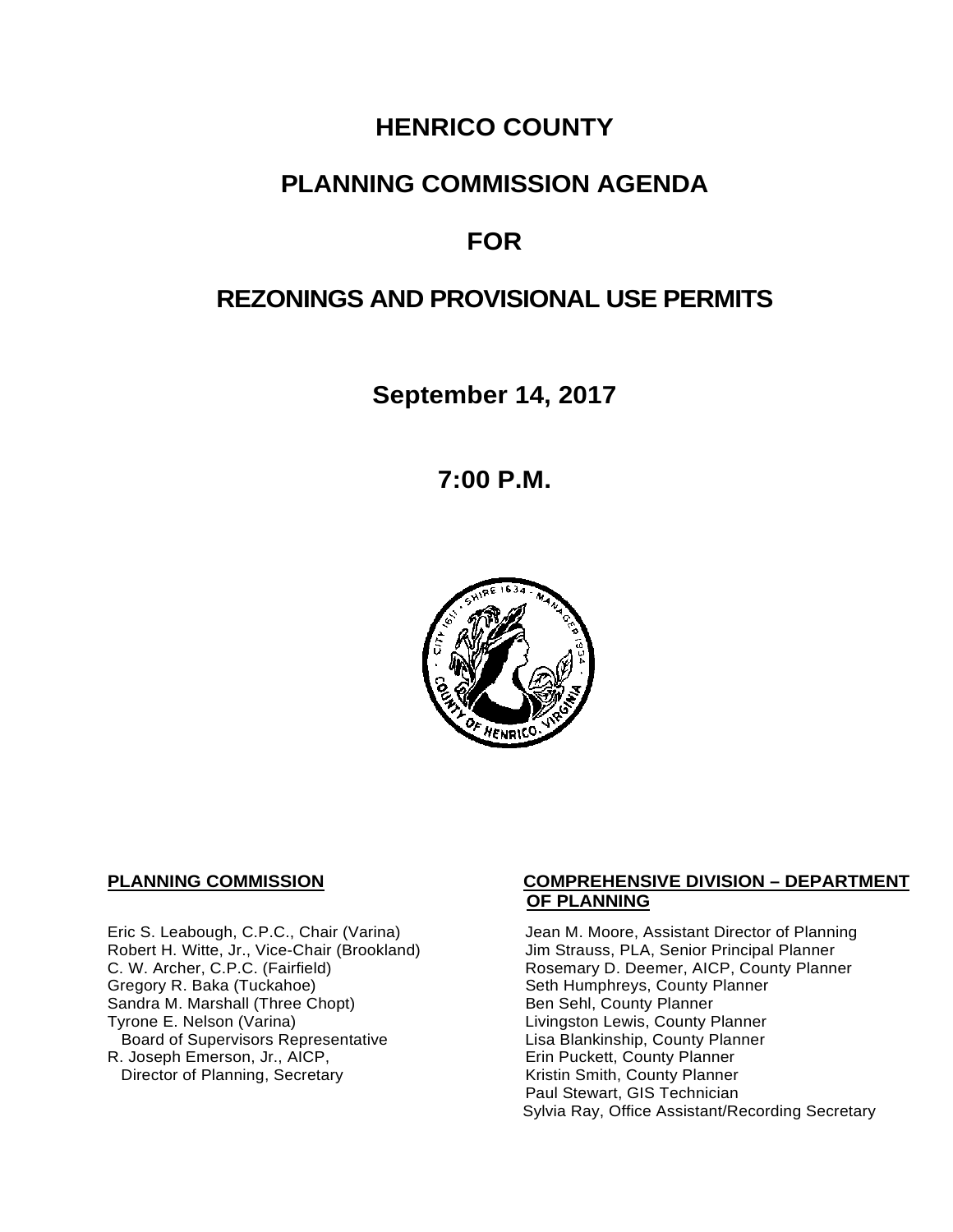#### **PLANNING COMMISSION REZONING MEETING FINAL AGENDA SEPTEMBER 14, 2017**

**BEGINNING AT 7:00 P.M.**

**WELCOME:**

**PLEDGE OF ALLEGIANCE:**

**RECOGNITION OF NEWS MEDIA:**

**CALL TO ORDER:**

**REQUESTS FOR WITHDRAWALS AND DEFERRALS: (0); (3)**

**REQUESTS FOR EXPEDITED ITEMS: (3)**

**CASES TO BE HEARD: (1)**

#### **VARINA: PLAN OF DEVELOPMENT, MASTER PLAN, SPECIAL EXCEPTION, AND LIGHTING PLAN**

POD2017-00431 Project Echo – White Oak Technology Park **Approved**

**Christopher Consultants for Economic Development Authority and Scout Development, LLC:** Request for approval of a plan of development, master plan, special exception, and lighting plan, as required by Chapter 24, Sections 24-106 and 24-2 of the Henrico County Code, to construct a Phase I 1,000,000-square foot data center and three future buildings totaling 1,500,000 square feet, with associated support facilities. The special exception would authorize all buildings to exceed 50 feet in height, up to 100 feet in height. The 328-acre site is located on the northwestern and northeastern corners of the intersection at Technology Boulevard and Portugee Road, on part of parcel 849-704-6939. The zoning is M-2, General Industrial District. County water and sewer. **(Varina)**

This plan of development is for the construction of a data center in phases. Phase I proposes two, one-story connected buildings with mechanical penthouses, approximately 1,000,000 square feet in total, with associated support facilities. The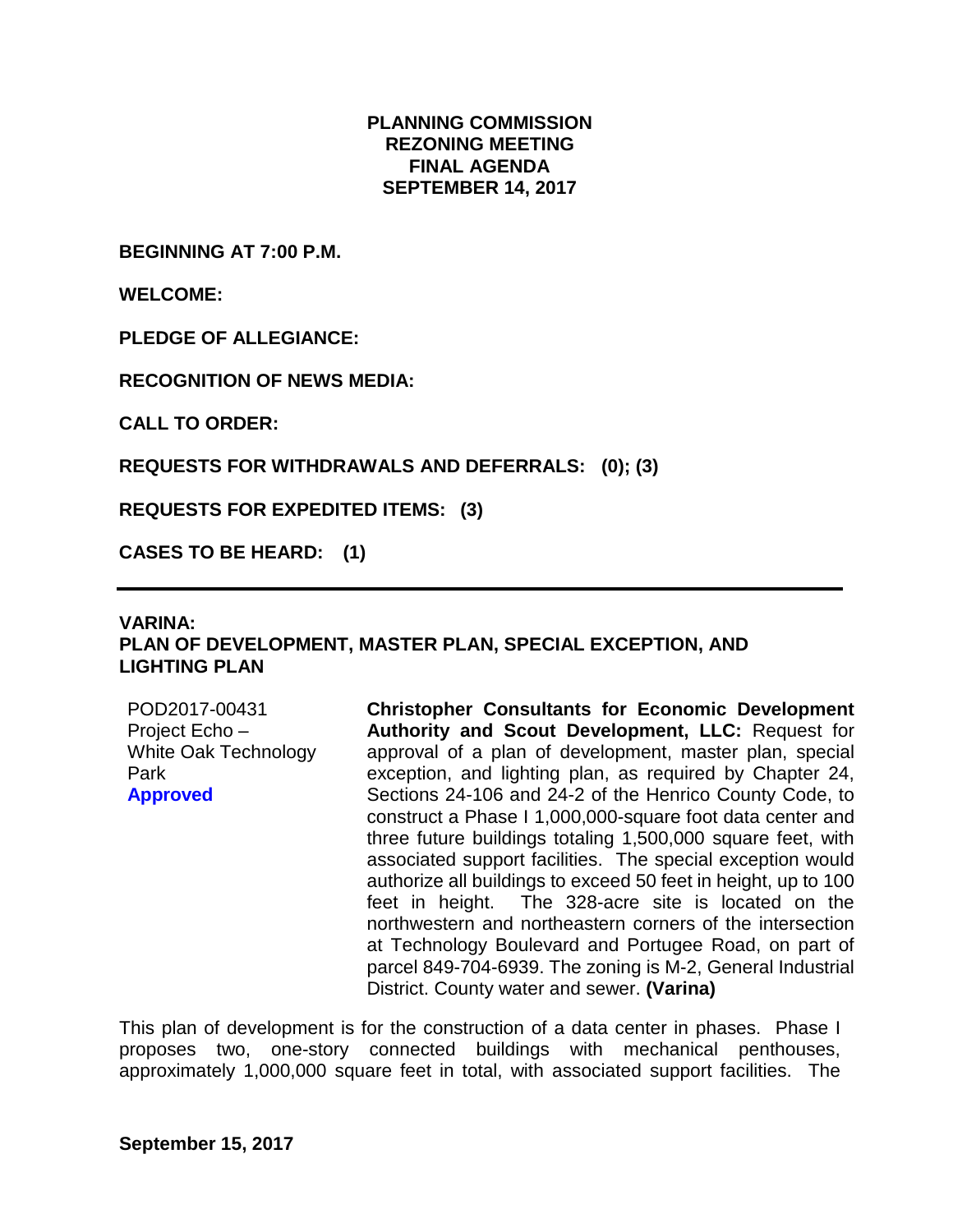master plan proposes additional buildings up to 1,500,000 square feet and additional associated support facilities.

The exterior of the buildings will be composed of precast concrete panels, fiber cement panels, ribbed and smooth architectural metal panels, metal louvers and glass curtainwall glazing. The color palette will predominantly consist of grey tones with a slate-brown brise soleil (sun shading) in front of the curtainwall. Future buildings would generally appear to be consistent with the buildings proposed with Phase I.

This request includes the approval of a special exception to allow a building height of up to 100 feet, exceeding the allowable height of 50 feet in an M-2 District. The exception is requested to allow future buildings, or building expansions, to exceed the allowable height. The Phase I building as currently proposed meets the 50-foot height requirement.

There is a vegetative buffer around the site that is a minimum of 50 feet in width, except for the construction of entrance driveways, utility connections, and drainage structures. Most of the vegetative buffer against right-of-way exceeds 100 feet.

Construction and tractor trailer traffic will be prohibited from Elko Road, Elko Tract Road, Portugee Road west of the construction staging area, and Portugee Road east of Technology Boulevard except directly along the project frontage. An electrical substation will be constructed along the existing Dominion Power transmission line near Portugee Road, and the master plan provides a location for temporary construction support services, also along Portugee Road. The lighting plan includes concealed source LED lighting on poles not exceeding 25 feet in height.

The proposed development is within the White Oak Technology Park and therefore is subject to review and approval by the White Oak Technology Park Development Review Board (DRB). The DRB has granted conceptual and preliminary approval of the proposal and will review the final construction plans, including landscaping plans, at a later date. Changes required by the DRB will be incorporated in the submittal.

Should the Planning Commission approve the special exception, staff recommends approval subject to the annotations on the plan, the standard conditions for developments of this type, and the following additional conditions:

- 11B. Prior to the approval of an electrical permit application and installation of the site lighting equipment, a plan including light spread and intensity diagrams, and fixture specifications and mounting heights details shall be revised as annotated on the staff plan and included with the construction plans for final signature.
- 29. The right-of-way for widening of Portugee Road as shown on approved plans shall be dedicated to the County prior to any occupancy permits being issued. The right-of-way dedication plat and any other required information shall be submitted to the County Real Property Agent at least sixty (60) days prior to requesting occupancy permits.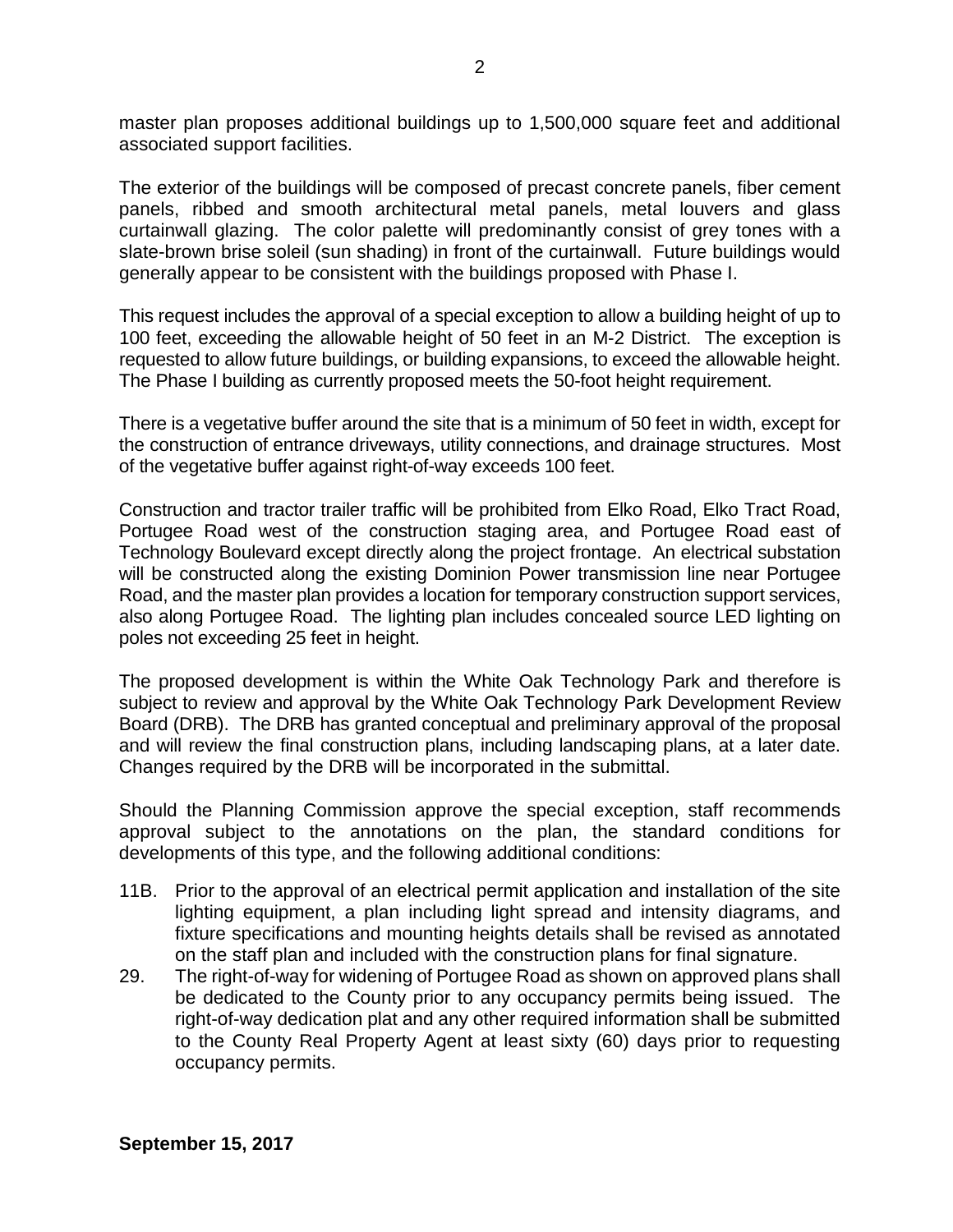- 30. Details for the gate and locking device at all guardhouses shall be submitted for review by the Traffic Engineer, Police and approved by the County Fire Marshal. The owner or owner's contractor shall contact the County Fire Marshal prior to completion of the fence installation to test and inspect the operations of the gates. Evidence of the Fire Marshal's approval shall be provided to the Department of Planning by the owner prior to issuance of occupancy permits.
- 31. In order to maintain the effectiveness of the County's public safety radio communications system within buildings, the owner will install radio equipment that will allow for adequate radio coverage within the building, unless waived by the Director of Planning. Compliance with the County's emergency communication system shall be certified to the County by a communications consultant within ninety (90) days of obtaining a certificate of occupancy. The County will be permitted to perform communications testing in the building at anytime.
- 32. Evidence that an engineer has certified the height of the building shall be provided to the Director of Planning prior to the issuance of a Certificate of Occupancy.
- 33. A construction staging plan which includes details for traffic control, fire protection, stockpile locations, construction fencing and hours of construction shall be submitted for County review and prior to the approval of any final construction plans.
- 34. Prior to issuance of a building permit, the developer must furnish a letter from Dominion Virginia Power stating that this proposed development does not conflict with their facilities.
- 35. Approval of the construction plans by the Department of Public Works does not establish the curb and gutter elevations along the Henrico County maintained right-of-way. The elevations will be set by Henrico County.
- 36. The owners shall not begin clearing of the site until the following conditions have been met:
	- (a) The site engineer shall conspicuously illustrate on the plan of development or subdivision construction plan and the Erosion and Sediment Control Plan, the limits of the areas to be cleared and the methods of protecting the required buffer areas. The location of utility lines, drainage structures and easements shall be shown.
	- (b) After the Erosion and Sediment Control Plan has been approved but prior to any clearing or grading operations of the site, the owner shall have the limits of clearing delineated with approved methods such as flagging, silt fencing or temporary fencing.
	- (c) The site engineer shall certify in writing to the owner that the limits of clearing have been staked in accordance with the approved plans. A copy of this letter shall be sent to the Department of Planning and the Department of Public Works.
	- (d) The owner shall be responsible for the protection of the buffer areas and for replanting and/or supplemental planting and other necessary improvements to the buffer as may be appropriate or required to correct problems. The details shall be included on the landscape plans for approval.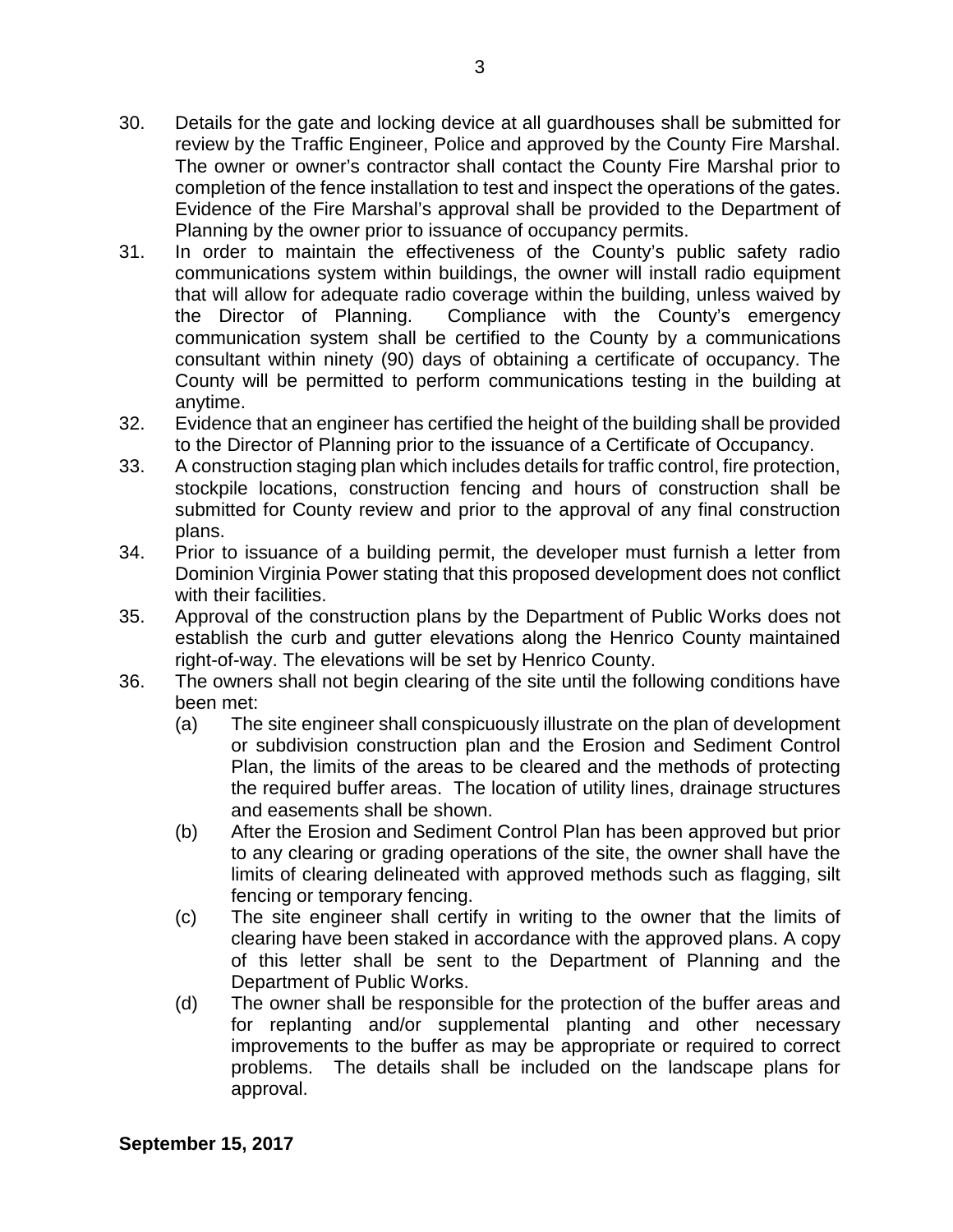- 37. The conceptual master plan, as submitted with this application, is for planning and information purposes only. All subsequent detailed plans of development and construction needed to implement this conceptual plan may be administratively reviewed and approved and shall be subject to all regulations in effect at the time such subsequent plans are submitted for review/ approval.
- 38. The location of all existing and proposed utility and mechanical equipment (including HVAC units, electric meters, junction and accessory boxes, transformers, and generators) shall be identified on the landscape plans. All equipment shall be screened by such measures as determined appropriate by the Director of Planning or the Planning Commission at the time of plan approval.
- 39. No construction traffic shall use Elko Road (State Route 156), Elko Tract Road (State Route 380), Portugee Road west of the construction staging area, and Portugee Road east of Technology Boulevard except directly along the project frontage.
- 40. No tractor trailers shall use Elko Road (State Route 156), Elko Tract Road (State Route 380), Portugee Road west of the construction staging area, and Portugee Road east of Technology Boulevard except directly along the project frontage.
- 41. The developer shall provide a telephone number for citizen concerns during any construction activity on site in order to respond to citizen concerns and complaints as expeditiously as possible.
- 42. The development and operations conducted on the property shall comply with the restrictive covenants applicable to White Oak Technology Park.
- 43. The proposed development is subject to final Development Review Board (DRB) approval. Any required changes by the DRB must be reflected in the POD and any subsequent plans.
- 44. The proposed architectural elevations are subject to final approval by the Development Review Board (DRB) and the Director of Planning. Any required changes by the DRB must be reflected in the architectural elevations and any subsequent drawings.

### **(Staff Report by Tony Greulich)**

|  | (Applicant's Representative: Greg Drew) |  |
|--|-----------------------------------------|--|
|  |                                         |  |
|  |                                         |  |
|  | (Applicable Rezoning Cases and PUPS:    |  |
|  |                                         |  |

| <b>APPROVED: ____________</b>                                                | APPROVED ON EXPEDITED AGENDA:                                                    |  |  |  |
|------------------------------------------------------------------------------|----------------------------------------------------------------------------------|--|--|--|
| DEFERRED BY APPLICANT TO: ________________ DEFERRED BY PC TO: ______________ |                                                                                  |  |  |  |
|                                                                              | DENIED: ________ WITHDRAWN: _________________ SEE ADDENDUM PAGE: ___________     |  |  |  |
|                                                                              | MOTIONED BY: ____________ SECONDED BY: ___________ ABSTAINED: __________________ |  |  |  |
| REMARKS:                                                                     |                                                                                  |  |  |  |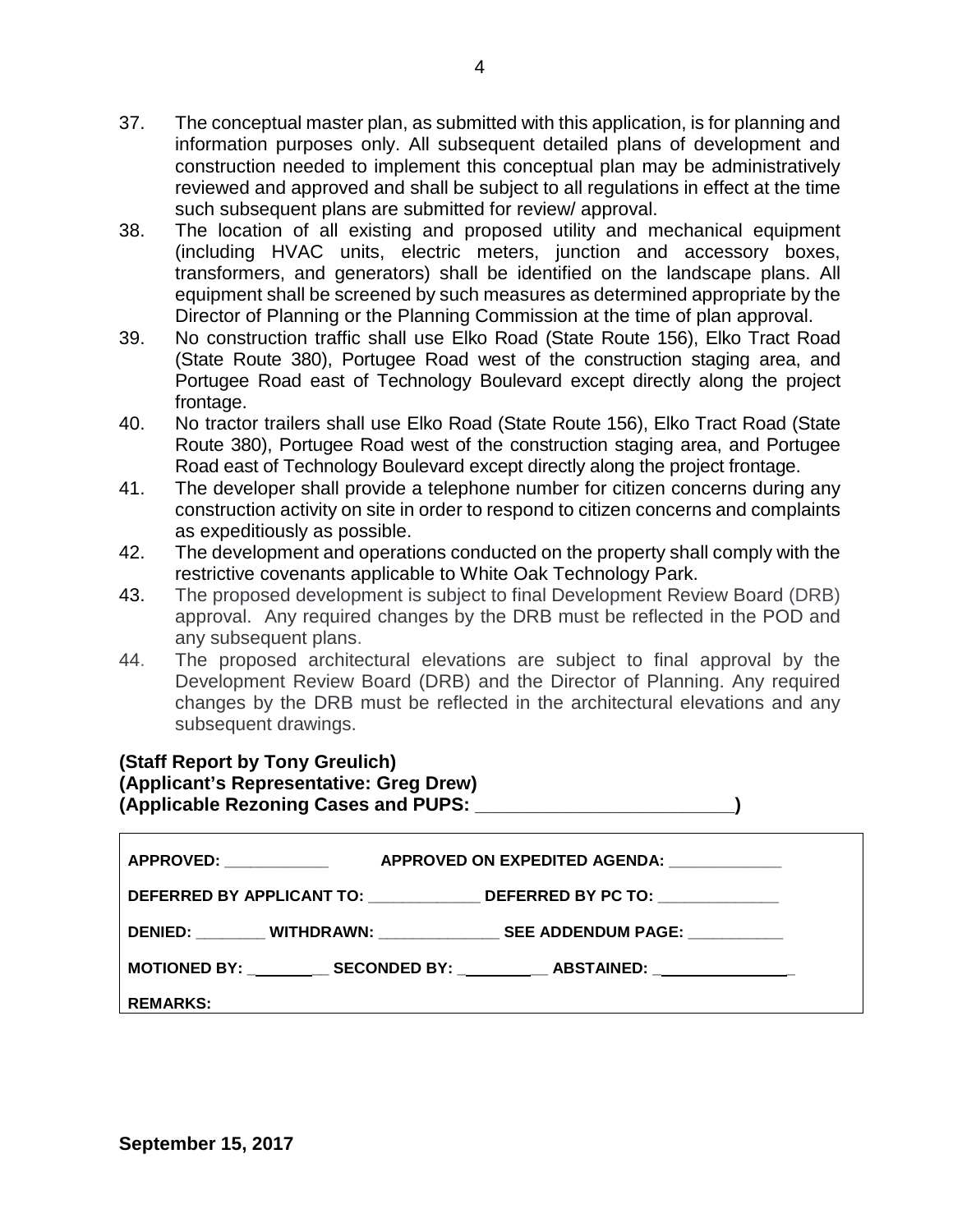**PUP2017-00018 Andrew M. Condlin for Redco Properties, LLC:** Request for a Provisional Use Permit under Sections 24-58.2(a), 24-120, and 24-122.1 of Chapter 24 of the County Code to allow for extended hours of operation for a proposed restaurant on part of Parcels 816-711-6950 and 816-711-8151 located on the east side of S. Laburnum Avenue approximately 460' south of its intersection with Eubank Road. The existing zoning is B-3C Business District (Conditional). The 2026 Comprehensive Plan recommends Commercial Concentration. The site is in the Airport Safety Overlay District. **Staff – Rosemary Deemer (Expedited Agenda Requested) Recommended for Approval**

#### **FAIRFIELD:**

None.

#### **THREE CHOPT:**

#### *(Deferred from the July 13, 2017 Meeting)*

**REZ2017-00010 Adena Patterson or Ann Neil Cosby for MS Richmond Investors LLC:** Request to conditionally rezone from A-1 Agricultural District to R-5AC General Residence District (Conditional) Parcels 744-763-8661, 744-763-9175, 745-763-2013, 745-763-2727, 745-763-3440, 745-763-4567, 745-763-5481, 745-763-6093 and 745-764- 0618 containing 18.580 acres located between the east line of Belfast Road and the west line of Glasgow Road at its intersection with Ireland Road. The applicant proposes a zero lot line development with detached homes. The R-5A District allows a maximum density of six (6) units per acre. The use will be controlled by zoning ordinance regulations and proffered conditions. The 2026 Comprehensive Plan recommends Traditional Neighborhood Development. **Staff – Lisa Blankinship (Deferral Requested to the November 9, 2017 Meeting)**

**Deferred to the November 9, 2017 Meeting**

#### *(Deferred from the July 13, 2017 Meeting)*

**REZ2017-00011 Adena Patterson or Ann Neil Cosby for MS Richmond Investors LLC:** Request to conditionally rezone from A-1 Agricultural District and R-3C One-Family Residence District to R-5AC General Residence District (Conditional) Parcels 744-762- 4780, 744-762-5294, 744-762-9757, and 745-762-0472 containing 8.264 acres located between the east line of Belfast Road and the west line of Glasgow Road approximately 155' north of Edinburgh Road. The applicant proposes a zero lot line development with detached homes. The R-5A District allows a maximum density of six (6) units per acre. The use will be controlled by zoning ordinance regulations and proffered conditions. The 2026 Comprehensive Plan recommends Traditional Neighborhood Development. **Staff – Lisa Blankinship (Deferral Requested to the November 9, 2017 Meeting) Deferred to the November 9, 2017 Meeting**

**REZ2017-00022 Andrew M. Condlin for Bacova Texas, LLC and Bacova, LLC:** Request to amend proffers accepted with REZ2016-00033 on Parcels 736-768-6361, 736- 768-5323, and 736-767-2166 containing 23.1 acres located on the east line of N. Gayton Road between Liesfeld Farm Drive and Kain Road. The applicant proposes to amend Proffer 22 regarding N. Gayton Road improvements. The existing zoning is R-5AC